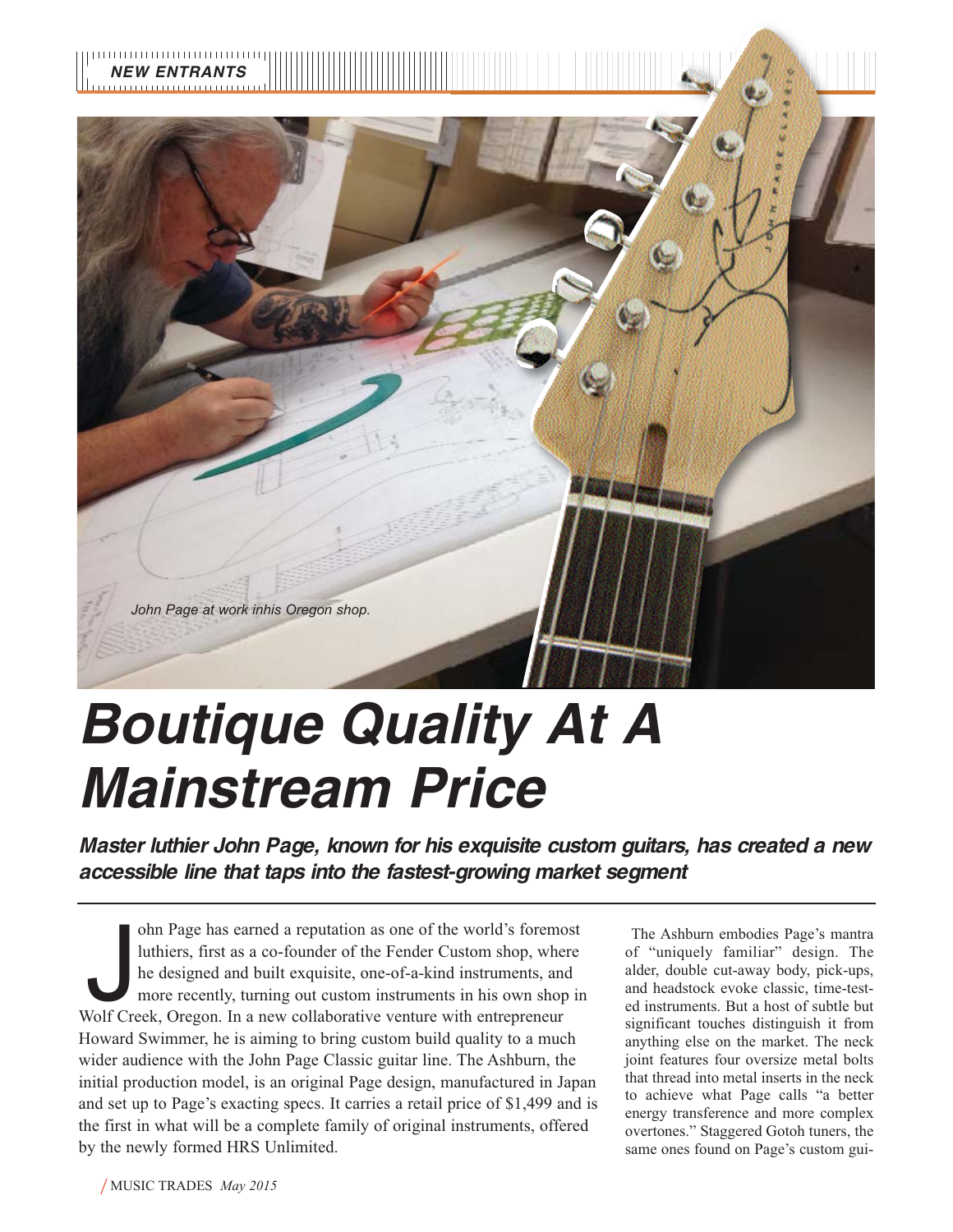

*The new Ashburn embodies John Page's design mantra of "uniquely familiar," combining conventional styling with unique and functional design touches.*

tars, are used to achieve an even cut-off at the nut and, in most cases, eliminate the need for string trees. The bridge pickup has a reverse slant, inspired by Jimi Hendrix. (A lefty, Hendrix played restrung right-handed guitars, and the reversed slant of the pick-up provided what Page describes as "more beef in the high-end.") Other distinctive features include Page-designed Bloodline pickups, a Gotoh 501 tremolo bridge, and a five-way pick-up selector switch. Page, who played professionally for years, explains, "I've always wanted to feel my guitars as well as hear them. The Ashburn is designed so you really feel the vibration in a way that inspires."

The Ashburn is the result of Page and Swimmer's complementary talents. A Pittsburgh native, Swimmer began playing drums as a kid and has spent most of his career involved with music, either managing artists or promoting events. In 2009, he ventured into the instrument business by co-founding the Premier Builders Guild, a collective of boutique manufacturers including b3, Fano, and Koll guitars and Two Rock and Tone King amplifiers. The Premier Builders Guild raised the profile of these skilled artisans. It also convinced Swimmer that there was an untapped market opportunity. He explains, "I saw that there was

demand for a guitar that combined the design features and quality associated with boutique brands at a mainstream price point."

During his tenure at Premier Builders Guild, Swimmer made friends and contacts among influential instrument makers worldwide, including John Page. He quickly recognized in Page an individual with the skillset to realize his vision of an accessible "boutique" instrument. "I approached John with the idea of taking one of his custom instruments and putting it into a production environment," said Swimmer. "We started talking, and in a short period of time came up with the plan for the Ashburn. John is a brilliant designer, but he's also a great person to do business with—practical, thorough, responsible."

Swimmer believes the Ashburn has special appeal to three customer segments: the mid-tier buyer who welcomes custom design but at a more accessible price, the higher-end boutique customer who wants John Page design without the wait time, and student and novice guitarists seeking their first "real guitar." "The Ashburn embodies a meaningful value proposition against each of those segments," said Swimmer. "And the Lifetime Performance Guarantee provides even more value."

For Page, developing the Ashburn echoed his first design project at Fender. He had joined the guitar company as a teenager, working in the factory, but his talents were so obvious, he was quickly moved into the R&D department. There, he shared an office with Freddie Tavares, who was, after Leo Fender, the man most responsible for creating the Fender family of guitars and amplifiers. In 1981, Fender tasked Page with the challenge of creating an entry-level instrument. The result was the Bullet, a genuine Fender that retailed for just \$199. "The idea was to create a guitar for the kid who couldn't afford that pristine instrument on the wall," he explained. "The Bullet was affordable, but it was still a cool instrument that played well."

The Bullet significantly expanded Fender's market share and simultaneously propelled Page's career. In 1987, he was tasked to create the Fender Custom Shop in a small corner of the company's Corona, California production facility. Under his guidance, the Custom Shop created exceptional guitars for legions of top players including Eric Clapton, David Gilmour, and Pete Townshend and evolved into an important component of Fender's overall business. After leaving Fender, in 2003, he set up shop in Oregon, where he began building art fur-